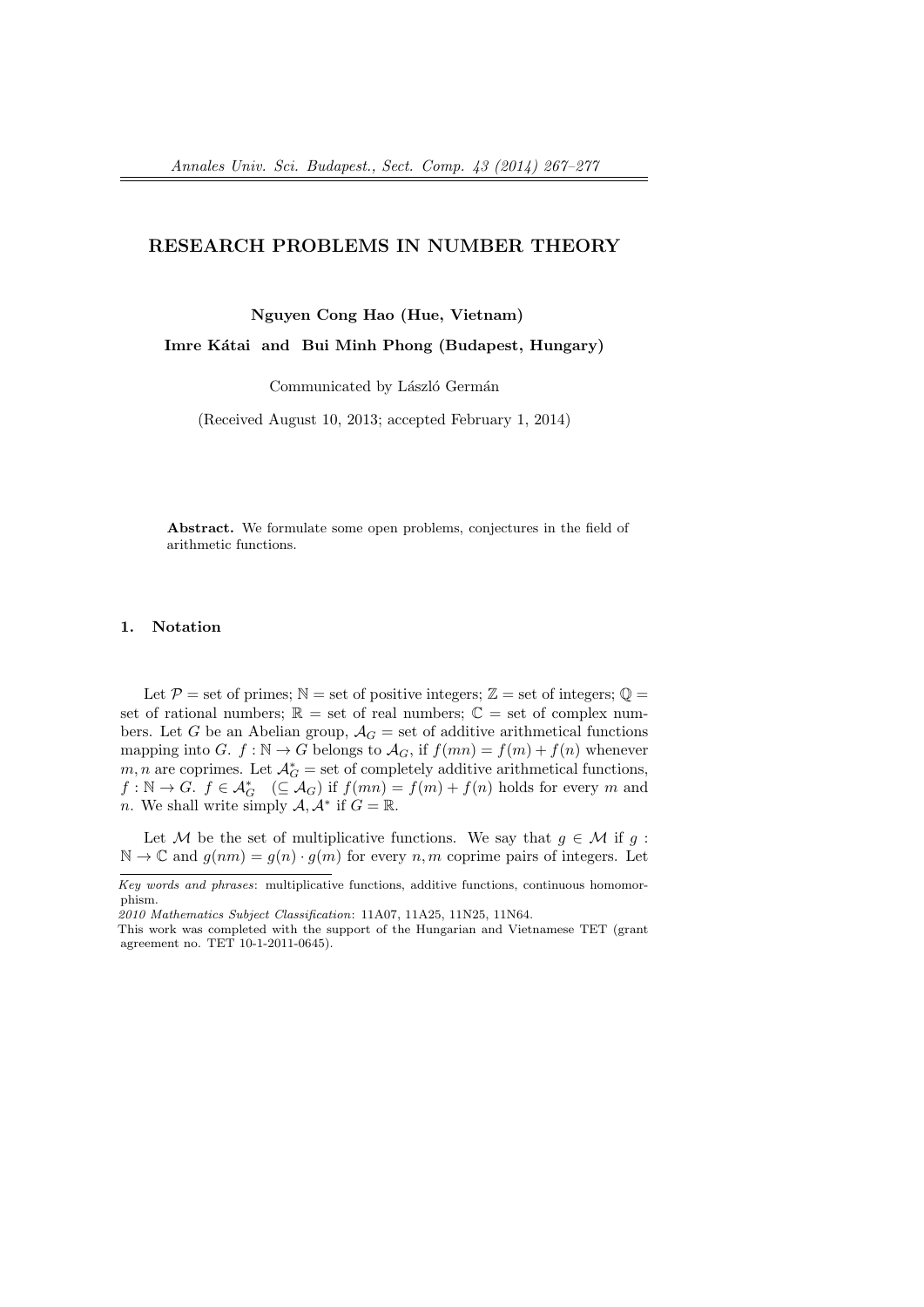$\mathcal{M}^*$  be the set of completely multiplicative functions. We say that  $g : \mathbb{N} \to \mathbb{C}$ belongs to  $\mathcal{M}^*$  if  $g(nm) = g(n) \cdot g(m)$  holds for every  $n, m \in \mathbb{N}$ .

*p* and *q*, with and without suffixes always denote primes. For some  $x \in \mathbb{R}$ let  $\{x\}$  be the fractional part of *x*, and  $\|x\| = \min(\{x\}, 1 - \{x\})$ .

## **2. On the iteration of multiplicative functions**

Let  $\vartheta$  be a completely multiplicative function taking positive integer values. We shall define a directed graph  $G_{\vartheta}$  on the set of primes according to the following rule: if *q* is a prime divisor of  $\vartheta(p)$  then we lead an edge from *p* to *q*. Let  $E_p$  denote the set of those primes q which can be reached from p walking on  $G_{\vartheta}$ . Let furthermore K be the set of that primes which are located on some circles.

The properties of  $K$  and  $E_p$  were investigated in [17], [35], [18] in the case  $\vartheta(p) = p + a$ ,  $a \in \mathbb{N}$ . It was proved that *K* is a finite set, and that for every prime *p* there is a *k* such that all the prime factors of  $\vartheta^{(k)}(p)$  belong to *K*. Here  $\vartheta^{(k)}(n)$  is the *k*-fold iterate of  $\vartheta(n)$ , i.e.  $\vartheta^{(0)}(n) = n$ ,  $\vartheta^{(k+1)}(n) = \vartheta(\vartheta^{(k)}(n))$ .

**Conjecture 2.1.** *Let ϑ be a completely multiplicative function defined at prime places p by*  $\vartheta(p) = ap + b$ *, where*  $a \geq 2$ *,*  $2a + b \geq 1$ *, a, b be integers,*  $(a, b) = 1$ *. Then*

- (1)  $E_p$  *is a finite set for every*  $p \in \mathcal{P}$ ,
- (2) *K is a finite set.*

**Conjecture 2.2.** Let  $\vartheta$  be completely multiplicative,  $\vartheta(p) = p^2 + 1$ . Then K *is infinite, and there is a*  $q \in \mathcal{P}$  *for which*  $E_q$  *is an infinite set.* 

### **3. log** *n* **as an additive function**

It is clear that  $c \log n$  is an additive function. Erdős proved in [12] that if an additive function  $f(n)$  satisfies  $f(n + 1) - f(n) \rightarrow 0$  ( $n \rightarrow \infty$ ), or  $f(n + 1) \ge f(n)$  (*n*  $\in \mathbb{N}$ ), then  $f(n) = c \log n$ . In the same paper Erdős formulated the conjecture that

$$
\frac{1}{x}\sum_{n\leq x}|f(n+1)-f(n)| \to 0 \qquad (x\to\infty)
$$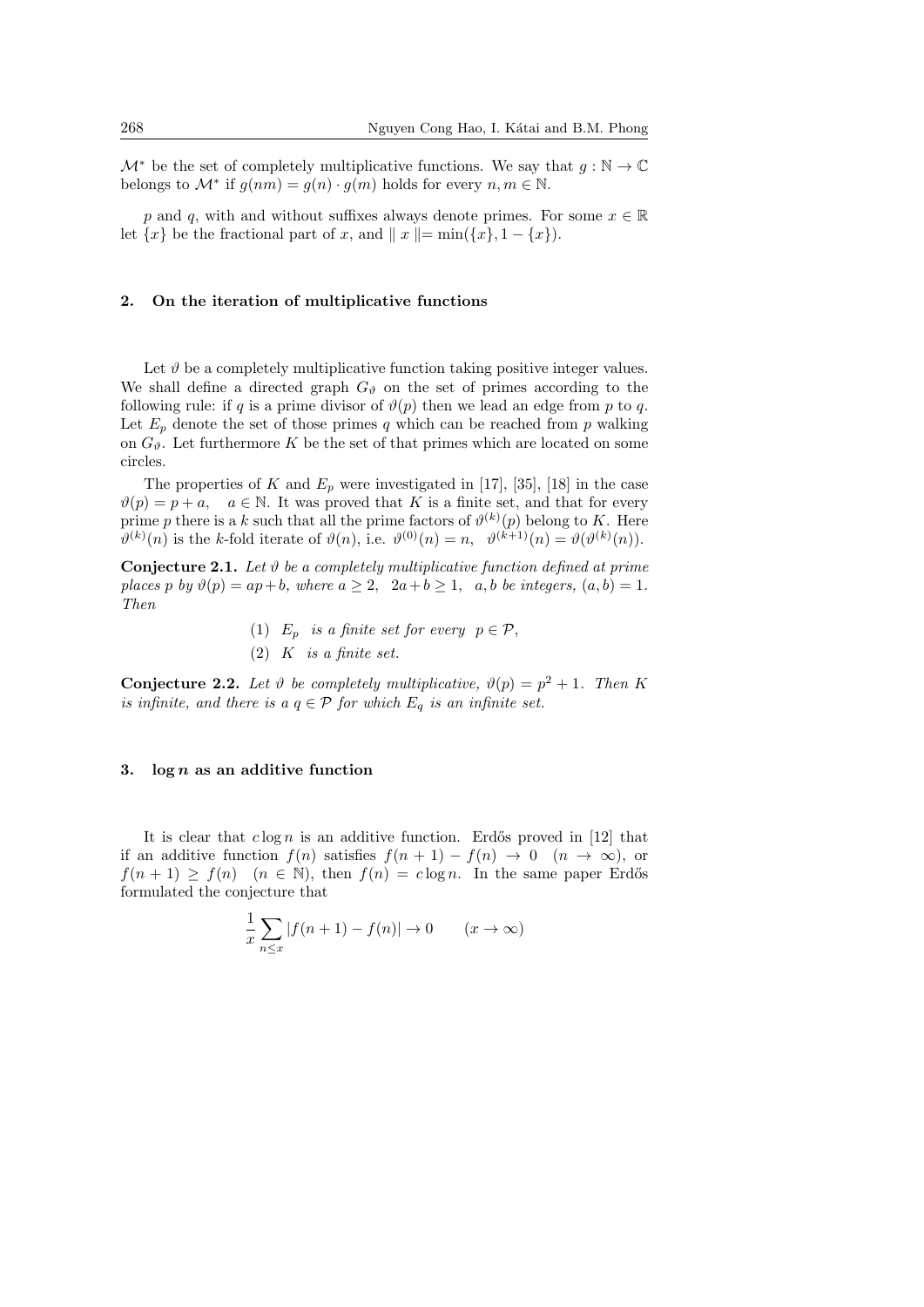implies that  $f(n) = c \log n$ . This was proved by I. Kátai [19], and in a more general form by E. Wirsing ([38], [39]).

Iványi and Kátai proved the following result in [16].

*If*  $f(n)$  *is a completely additive function,*  $N_1 < N_2 < \ldots$  *an infinite sequence of integers, ε >* 0 *is an arbitrary positive constant, such that*

$$
f(n) \le f(n+1) \qquad when \quad n \in [N_j, N_j + (2+\varepsilon)\sqrt{N_j}],
$$

 $j = 1, 2, \ldots$ , then  $f(n)$  is a constant multiple of log *n (Theorem 1 in [16])*.

Let  $\Psi(N) = \exp\left(\frac{c \log N}{\log \log N}\right)$  $\Big)$ ,  $c > 0$  an absolute constant.

They proved: *if f is an additive function,*

$$
f(n) \le f(n+1) \qquad in \quad [N_j, N_j + \Psi(N_j)\sqrt{N_j}]
$$

*for*  $j = 1, 2, \ldots$ , *where*  $N_1 < N_2 < \ldots$   $(N_j \to \infty)$ , *then*  $f(n)$  *is a constant multiple of* log *n.*

Recently, it is proved in [3] that if  $f(n)$  is a completely additive function, *c*, *d* are positive integers with  $c > 2d$ , an infinite sequence of integers  $1 < N_1 < N_2 < \ldots$  and an infinite sequence of reduced residues  $\ell_1 \pmod{d}$ ,  $\ell_2$ (mod *d*)*, . . .* satisfies the relation

$$
f(n) \leq f(n+d)
$$
 if  $n \in [N_{\nu}, N_{\nu} + c\sqrt{N_{\nu}}]$  and  $n \equiv \ell_{\nu}$  (mod d)  $(\nu \in \mathbb{N})$ ,

then there exists a constant *c* such that  $f(n) = c \log n$  for all  $n \in \mathbb{N}$ ,  $(n, d) = 1$ .

**Conjecture 3.1.** *If f*(*n*) *is an additive function such that*

$$
f(n) \le f(n+1) \qquad for \quad n \in [N_j, N_j + N_j^{\varepsilon}],
$$

*where*  $N_j \to \infty$ *, and*  $\varepsilon > 0$  *is an arbitrary constant, then*  $f(n) = c \log n$ *.* 

Wirsing proved that  $f \in \mathcal{A}^*$ ,  $f(n+1) - f(n) = o(\log n)$   $(n \to \infty)$  implies that  $f(n) = c \log n$  ([39]). This theorem is very deep, it is based upon the Bombieri-Vinogradov theorem. Hence we could deduce simply that, if  $f, g \in$  $A^*$ ,  $g(n+1) - f(n) = o(\log n)$   $(n \to \infty)$ , then  $f(n) = g(n) = c \log n$ .

In some of his papers Kátai asked for a characterization of those  $f_i$  ∈ *A*  $(i = 1, \ldots, k)$  which satisfy

$$
(3.1) \quad l(n) := f_1(n+1) + f_2(n+2) + \ldots + f_k(n+k) \to 0 \quad \text{as} \quad n \to \infty.
$$

**Conjecture 3.2.** *Assume that*  $f_1, \ldots, f_k \in A$ *, and*  $l(n) \to 0 \quad (n \to \infty)$ *. Then there exist appropriate constants*  $c_1, \ldots, c_k$ *, and*  $v_1, \ldots, v_k \in A$ *, such that*  $f_i(n) = c_i \log n + v_i(n)$ , where  $c_1 + \cdots + c_k = 0$ ,

(3.2) 
$$
\sum_{i=1}^{k} v_i(n+i) = 0 \qquad (n = 0, 1, 2, ...),
$$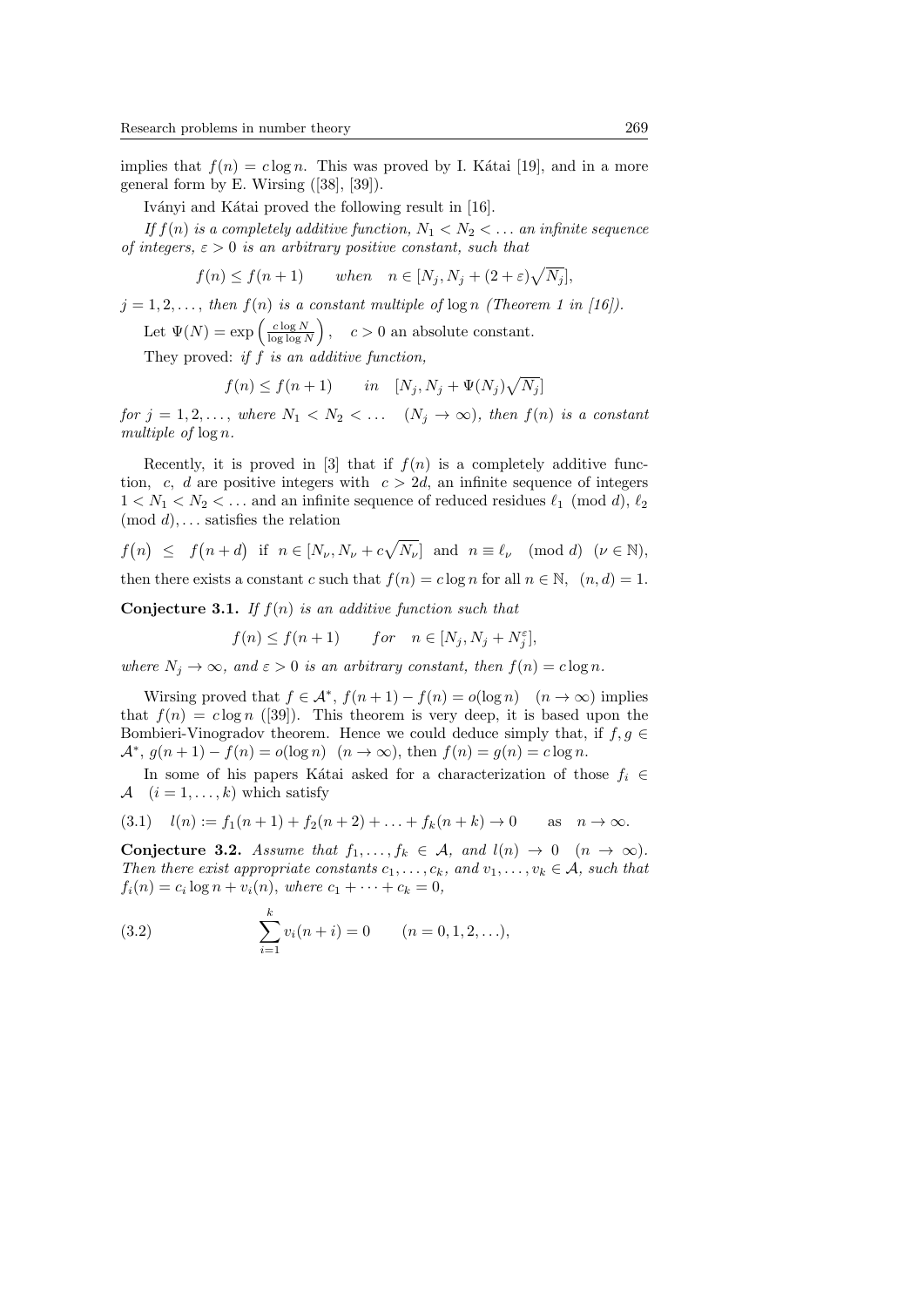*and*  $v_1, \ldots, v_k$  *are of finite support.* 

**Definition 1.** An additive function f is said to be of finite support, if  $f(p^{\alpha}) =$ 0  $(\alpha = 1, 2, \ldots)$  *holds for all but finitely many primes p.* 

The conjecture is true in the special case, when  $f_i(n) = \lambda_i f_1(n)$ , where  $(1 =) \lambda_1, \lambda_2, \ldots, \lambda_k$  are constants. This assertion has been proved by Elliott [10], and by Kátai [20]. Let *E* be the shift operator *E* defined over  $\{a_n\}$ , by  $a'_n := Ea_n = a_{n+1}$   $(n = 1, 2, \ldots)$ . If  $P(x) = \lambda_0 + \lambda_1 x + \ldots + \lambda_k x^k \in \mathbb{R}[x]$ , then let  $(a'_n) = P(E)a_n := \sum_{n=1}^{k} a_n$  $\sum_{j=0} \lambda_j a_{n+j}$ . The developed method was suitable to prove the following assertions:

*I. If*  $P(x) \in \mathbb{R}[x]$ ,  $f \in \mathcal{A}$ , and

$$
\frac{1}{x}\sum_{n\leq x}|P(E)f(n)|\to 0,
$$

*then*  $f(n) = c \log n + u(n)$ *, where*  $P(E)u(n) = 0$   $(n = 1, 2, ...)$ *. If*  $P(1) \neq 0$ *, then*  $c = 0$ *. Furthermore,*  $u$  *is of finite support.* 

II. *If*  $f \in \mathcal{A}^*, P(x) \in \mathbb{R}[x]$ , and  $P(E)f(n) = o(\log n)$  as  $n \to \infty$ , then  $f(n) = c \log n$ .

For further generalization of these questions see the excellent book of Elliott [11].

# **4.** Characterization of  $n^s$  as a multiplicative function  $\mathbb{N} \to \mathbb{C}$

In a series of papers [21-26] there were considered functions  $f \in \mathcal{M}$  under the conditions that  $\Delta f(n) = f(n+1) - f(n)$  tends to zero in some sense. There were determined all the functions  $f, g \in \mathcal{M}$  for which the relation

(4.1) 
$$
\sum_{n=1}^{\infty} \frac{1}{n} |g(n+k) - f(n)| < \infty
$$

with some fixed  $k \in \mathbb{N}$  holds. In the special case  $k = 1$ ,  $f, g \in \mathcal{M}^*$  the relation (4.1) implies that either

$$
\sum \frac{|f(n)|}{n} < \infty, \quad \sum \frac{|g(n)|}{n} < \infty,
$$

or

$$
f(n)=g(n)=n^{\sigma-i\tau},\quad \sigma,\tau\in\mathbb{R},\quad 0\leq\sigma<1.
$$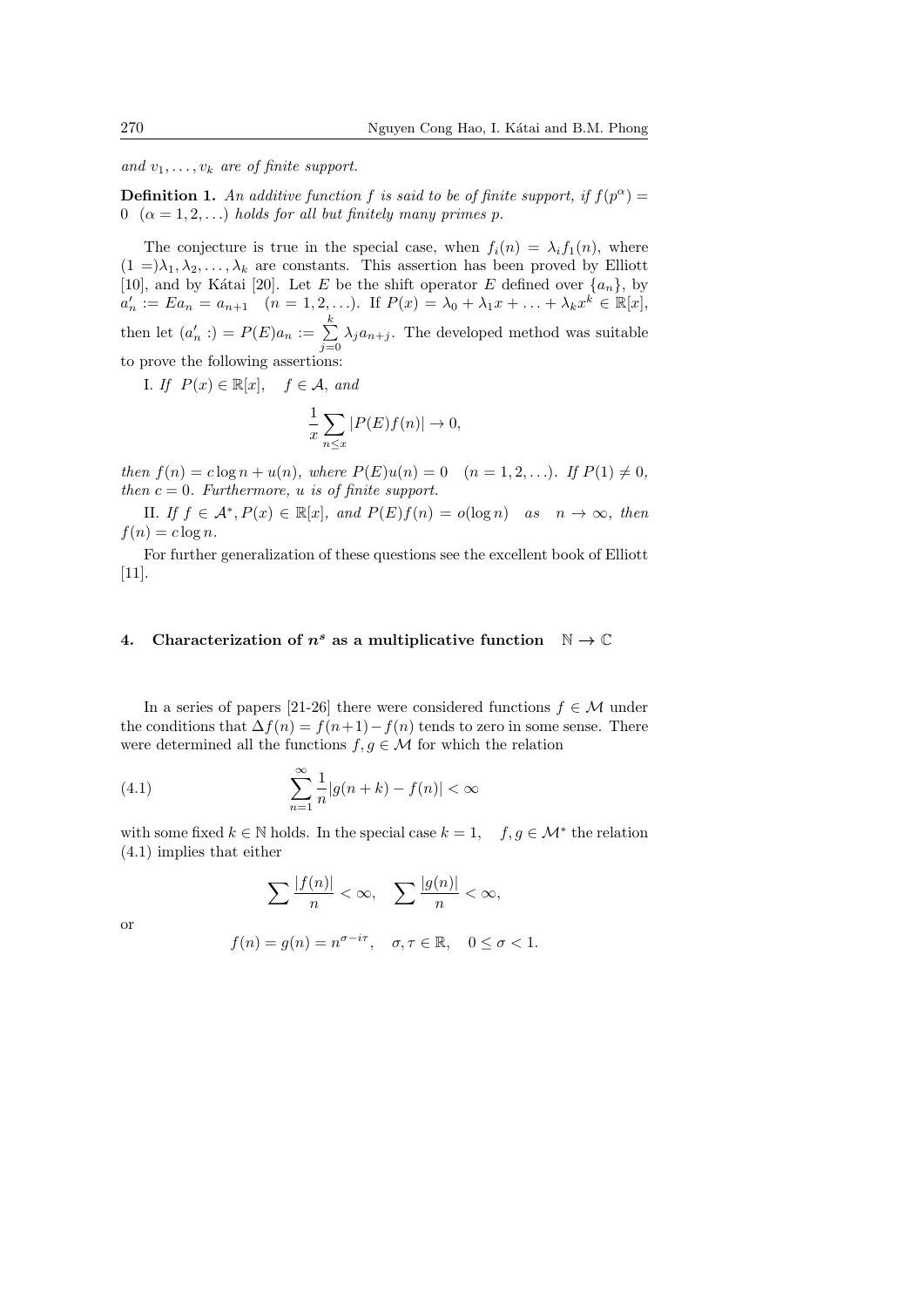Hence it follows especially that

$$
\sum_{n=1}^{\infty} \frac{1}{n} |\lambda(n+1) - \lambda(n)| = \infty,
$$

where  $\lambda(n)$  is the Liouville function, i.e.  $\lambda \in \mathcal{M}^*$ ,  $\lambda(p) = -1$  for every  $p \in \mathcal{P}$ .

In [13-15] the following assertion has been proved: *if*  $f, g \in \mathcal{M}^*$  *and* 

$$
\sum_{n \le x} |g(n + 1) - f(n)| = O(x),
$$

*then either* ∑ *n≤x*  $|f(n)| = O(x),$  ∑ *n≤x*  $|g(n)| = O(x)$ , or

$$
f(n) = g(n) = n^s, \quad 0 \le Re \ s < 1.
$$

**Conjecture 4.1.** *Let*  $f, g \in \mathcal{M}$ ,  $k \in \mathbb{N}$  *such that*  $\liminf \frac{1}{x} \sum$ *n≤x*  $|f(n)| > 0,$ 

*and*

(4.2) 
$$
\frac{1}{x} \sum_{n \le x} |g(n+k) - f(n)| \to 0 \qquad (x \to \infty).
$$

*Then there exist*  $U, V \in \mathcal{M}$  *and*  $s \in \mathbb{C}$  *with*  $0 \leq Re \ s < 1$  *such that*  $f(n) =$  $U(n) \cdot n^s$ ,  $g(n) = V(n) \cdot n^s$ , and

(4.3) 
$$
V(n+k) = U(n) \qquad (n \in \mathbb{N})
$$

*holds.*

Even a complete solution of (4.3) is not trivial. (4.3) was treated and all solutions found in the papers [28], [29], [30].

Celebrating P. Erdős on his 70th anniversary in a conference in Ootacamund (India) Kátai gave a talk, proving that  $f \in \mathcal{M}$ ,  $|\Delta f(n)| (\log n)^2 = O(1)$  implies that either  $f(n) = n^s$ ,  $0 \leq Re \ s < 1$ , or  $f(n) \to 0$ , and formulated the conjecture:

**Conjecture 4.2.** *If*  $f \in M$ ,  $\Delta f(n) \rightarrow 0$   $(n \rightarrow \infty)$ , then either  $f(n) =$  $n^s$ ,  $0 \leq Re \ s < 1$ ,  $or \ f(n) \to 0 \ (n \to \infty)$ .

This conjecture was proved by E. Wirsing. He sent the proof to Kátai [40]. Tang Yuansheng and Shao Pintsung, being unaware of the existing proof of his conjecture, gave an independent proof. They have written a paper together with Wirsing [42]. In a paper of B. M. Phong and I. Kátai [30] they characterized all those  $f, g \in \mathcal{M}$  for which  $g(n+k) - f(n) \to 0$  ( $n \to \infty$ ).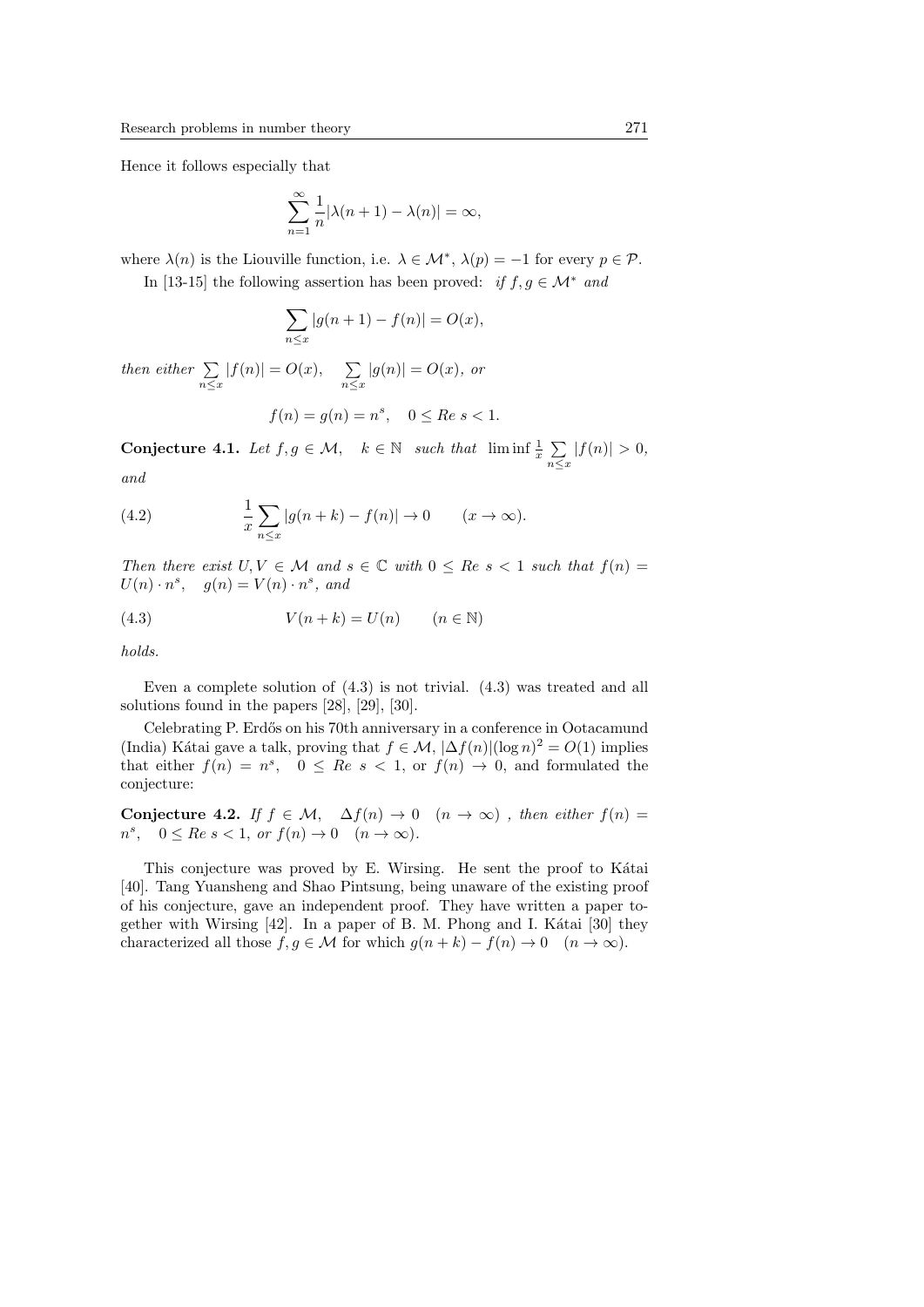As an immediate consequence of the theorem of E. Wirsing the following assertion is true:

*If*  $F(n) \in \mathcal{A}$ , and  $\parallel \Delta F(n) \parallel \rightarrow 0$ , then either  $\parallel F(n) \parallel \rightarrow 0$  or  $F(n)$  −  $\tau \log n \equiv O \pmod{1}$  *for every n, with suitable*  $\tau \in \mathbb{R}$ *.* 

**Conjecture 4.3.** Let *f* be a completely multiplicative function,  $|f(n)| = 1$  (*n*  $\in$  $\mathbb{N}$ ,  $\delta_f(n) = f(n+1)f(n)$ .

*Let*  $A_k = \{a_1, \ldots, a_k\}$  *be the set of limit points of*  $\{\delta_f(n)|n \in \mathbb{N}\}\$ *. Then*  $\mathcal{A}_k = S_k$ *, where*  $S_k$  *is the set of k'th complex units, i.e.*  $S_k = \{w | w^k = 1\}$ *, furthermore*  $f(n) = n^{i\tau} F(n)$  *with a suitable*  $\tau \in \mathbb{R}$ *, and*  $F(N) = S_k$ *, and for every*  $w \in S_k$  *there exists a sequence*  $n_{\nu} \nearrow \infty$  *such that*  $F(n_{\nu} + 1)\overline{F}(n_{\nu}) =$  $w \quad (\nu = 1, 2, \ldots).$ 

The motivation of this problem, and partial results can be read in [31], [32]. E. Wirsing [41] proved a very important result by proving that if the conditions of Conjecture 4.3 are satisfied, then  $f(n) = n^{i\tau} F(n)$ , and  $F^l(n) = 1 \quad (n \in \mathbb{N})$ holds with a fixed *l*. He was not able to prove that  $l = k$ . Even he proved this theorem in the more general setting of additive functions mapping into a locally compact Abelian group.

#### **5. Additive functions (mod 1)**

Let  $T = \mathbb{R}/\mathbb{Z}$ . We say that  $F \in \mathcal{A}_T$  (= set of additive functions mapping into *T*) is of finite support if  $F(p^{\alpha}) = 0$  holds for every large prime *p*.

Let  $F_0, F_1, \ldots, F_{k-1} \in \mathcal{A}_T$ , and

$$
(5.1) \qquad L_n(F_0,\ldots,F_{k-1}) := F_0(n) + F_1(n+1) + \ldots + F_{k-1}(n+k-1).
$$

**Conjecture 5.1.** *Let*  $\mathcal{L}_0$  *be the space of those*  $k$ *−tuples*  $(F_0, \ldots, F_{k-1}), \quad F_\nu \in$  $\mathcal{A}_T$  ( $\nu = 0, \ldots, k-1$ ) *for which* 

$$
L_n(F_0,\ldots,F_{k-1})=0 \qquad (n\in\mathbb{N})
$$

*holds.* Then every  $F_\nu$  is of finite support, and  $\mathcal{L}_0$  is a finite dimensional  $\mathbb{Z}$ *module.*

The function  $F(n) := \tau \log n \pmod{1}$  can be extended to  $\mathbb{R}_x$  (= multiplicative group of positive reals) continuously, namely by defining  $F(x) := \tau \log x$ (mod 1). We say that  $\tau \log n = F(n)$  is the restriction of a continuous homomorphism from  $\mathbb{R}_x$  to  $\mathbb{N}$ .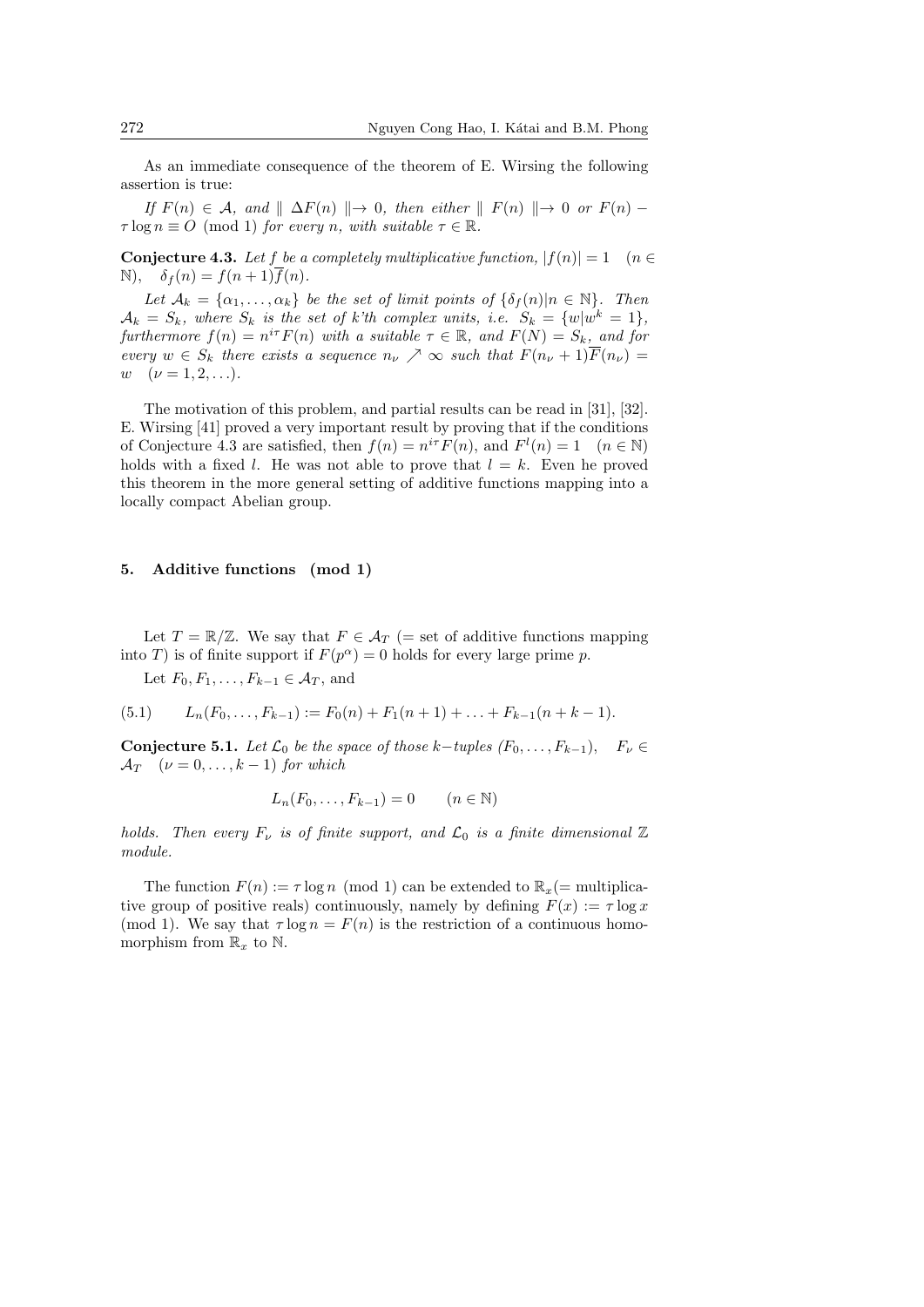It is clear that if  $\tau_0, \ldots, \tau_{k-1}$  are such that  $\tau_0 + \ldots + \tau_{k-1} = 0$ , then

 $L_n(\tau_0 \log \tau, \tau_1 \log \tau, \ldots, \tau_{k-1} \log \tau) \to 0$  (*n*  $\to \infty)$ ).

**Conjecture 5.2.** *If*  $F_{\nu} \in A_T$  ( $\nu = 0, ..., k - 1$ )*,* 

 $L_n(F_0, \ldots, F_{k-1}) \to 0 \quad (n \to \infty)$ ,

*then there exist suitable real numbers*  $\tau_0, \ldots, \tau_{k-1}$  *such that*  $\tau_0 + \ldots + \tau_{k-1} = 0$ *,*  $and if H_j(n) := F_j(n) - \tau_j \log n, then$ 

$$
L_n(H_0,\ldots,H_{k-1})=0
$$
  $(n=1,2,\ldots).$ 

## **Remarks.**

- *1. Conjecture 5.2 for*  $k = 1$  *can be deduced from Wirsing's theorem.*
- 2. Conjecture 5.1 for  $k = 3$  was proved assuming that  $F_\nu$  are completely *additive ([27]).*
- *3. Conjecture 5.1 for*  $k = 4$ , 5 *was proved assuming that*  $F_\nu$  *are completely additive functions which are defined in the set of non-zero integers by*  $F_\nu(-n) := F_\nu(n) \quad (n \in \mathbb{N}) \text{ and } F_\nu(0) := 0 \quad (11, 34).$
- 4. Conjecture 5.1 for  $k = 2$  has been proved by R. Styer [36].
- *5. Marijke van Rossum treated similar problems for functions defined on the set of Gaussian integers. See [37], [33].*
- *6. It is proved in* [*2*] *that if an additive commutative semigroup* G *(with identity element* 0*)* and G-valued completely additive functions  $f_0$ ,  $f_1$ ,  $f_2$ *satisfy the relation*  $f_0(n) + f_1(2n + 1) + f_2(n + 2) = 0$  *for all*  $n \in \mathbb{N}$ *, then*  $f_0(n) = f_1(2n + 1) = f_2(n) = 0$  *for all*  $n \in \mathbb{N}$ *. The same result is proved when the relation*  $f_0(n) + f_1(2n-1) + f_2(n+2) = 0$  *holds for all*  $n \in \mathbb{N}$ .

Let *K* be the closure of the set  $\{L_n(F_0, \ldots, F_{k-1}) | n \in \mathbb{N}\}.$ 

**Conjecture 5.3.** *If*  $F_0, \ldots, F_{k-1} \in A_T^*$  and  $K$  *contains an element of infinite order, then*  $K = T$ .

# **6. Characterizations of continuous homomorphism as elements of** *AG***, where** *G* **is a compact Abelian group**

This topic is investigated in a series of papers written by Z. Daróczy and I. Kátai  $[4]-[9]$ .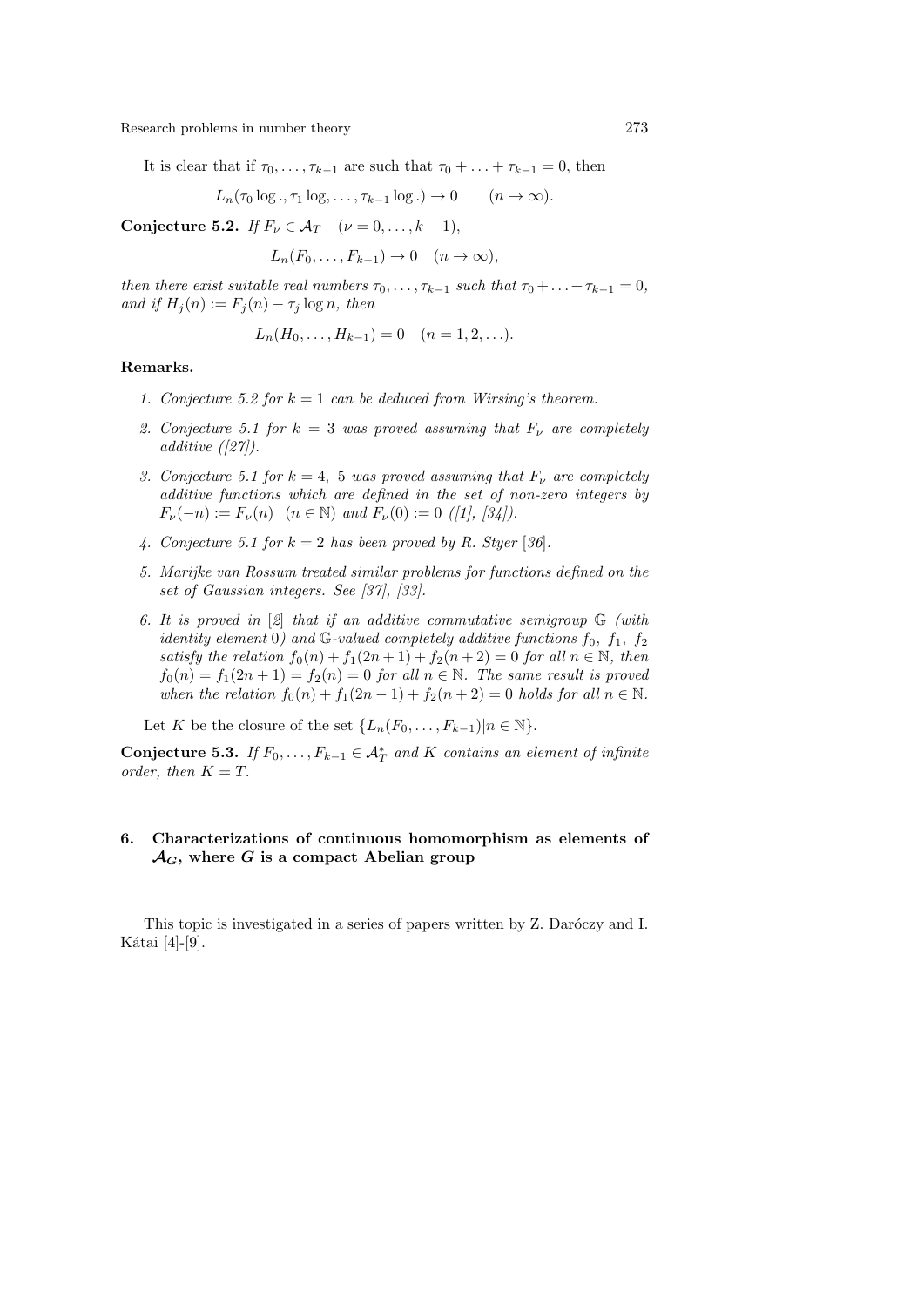Assume in *§*6 that *G* is a metrically compact Abelian group supplied with some translation invariant metric  $\varrho$ . An infinite sequence  $\{x_n\}_{n=1}^{\infty}$  in *G* is said to belong to  $\mathcal{E}_D$ , if for every convergent subsequence  $x_{n_1}, x_{n_2}, \ldots$  the "shifted" subsequence"  $x_{n_1+1}, x_{n_2+1}, \ldots$  is convergent, too. Let  $\mathcal{E}_{\Delta}$  be the set of those sequences  $\{x_n\}_{n=1}^{\infty}$  for which  $\Delta x_n = x_{n+1} - x_n \to 0 \quad (n \to \infty)$  holds. Then  $\mathcal{E}_{\Delta} \subseteq \mathcal{E}_D$ . We say that  $f \in \mathcal{A}_G^*$  belongs to  $\mathcal{A}_G^*(\Delta)$  (resp.  $\mathcal{A}_G^*(\mathcal{D})$ ) if the sequence  ${f(n)}_{n=1}^{\infty}$  belongs to  $\mathcal{E}_{\Delta}$  (resp.  $\mathcal{E}_{D}$ ).

The following results are proved:

*1.*  $\mathcal{A}_G^*(\Delta) = \mathcal{A}_G^*(\mathcal{D})$ .

2. If  $f \in \mathcal{A}_G^*(\mathcal{D})$ , then there exists a continuous homomorphism  $\Phi : \mathbb{R}_x \to G$ *such that*  $f(n) = \Phi(n)$  *for every*  $n \in \mathbb{N}$ *.* 

The proof is based upon the theorem of Wirsing [42].

The set of all limit points of  $\{f(n)\}_{n=1}^{\infty}$  form a compact subgroup in *G* which is denoted by  $S_f$ .

*3.*  $f \in \mathcal{A}_G^*(\mathcal{D})$  *if and only if there exists a continuous functions*  $H : S_f \to S_f$  $such that f(n+1) - H(f(n)) \to 0 \text{ as } n \to \infty.$ 

Now we formulate the main unsolved problems.

Let  $f_j \in \mathcal{A}_{G_j}$   $(j = 0, 1, \ldots, k-1)$ , and consider the sequence  $e_n :=$  $\{f_0(n), f_1(n+1), \ldots, f_{k-1}(n+k-1)\}.$  Then  $e_n \in S_{f_0} \times S_{f_1} \times \ldots \times S_{f_{k-1}} = U.$ What can we say about the functions  $f_i$ , if the set of limit points of  $e_n$  is not everywhere dense in *U*?

**Conjecture 6.1.** *Let*  $f \in A_T^*$ ,  $S_f = T$ ,  $e_n := (f(n), \ldots, f(n+k-1))$ *. Then* either  $\{e_n|n \in \mathbb{N}\}\$ is everywhere dense in  $T_k = T \times \ldots \times T$ , or  $f(n) = \lambda \log n$  $(mod \mathbb{Z})$  *with some*  $\lambda \in \mathbb{R}$ .

**Conjecture 6.2.** Let  $f, g \in A_T^*$ ,  $S_f = S_g = T$ ,  $e_n := (f(n), g(n+1))$ . *If*  $e_n$  *is not everywhere dense in*  $T^2$ , *then*  $\tilde{f}$  *and*  $g$  *are rationally dependent continuous characters, i.e. there exists*  $\lambda \in \mathbb{R}$ ,  $s \in \mathbb{Q}$  *such that*  $g(n) = sf(n)$  $p(\text{mod } \mathbb{Z})$ ,  $f(n) = \lambda \log n \pmod{\mathbb{Z}}$ .

#### **7. A conjecture on primes**

**Conjecture 7.1.** For every integer  $k \geq 1$  there exists a constant  $c_k$  such that *for every prime p greater than c<sup>k</sup>*

(7.1)  $\min_{j=1,...,p-1} \max_{\substack{l=-k,...,k \\ l \neq 0}}$  $P(jp + l) < p$ .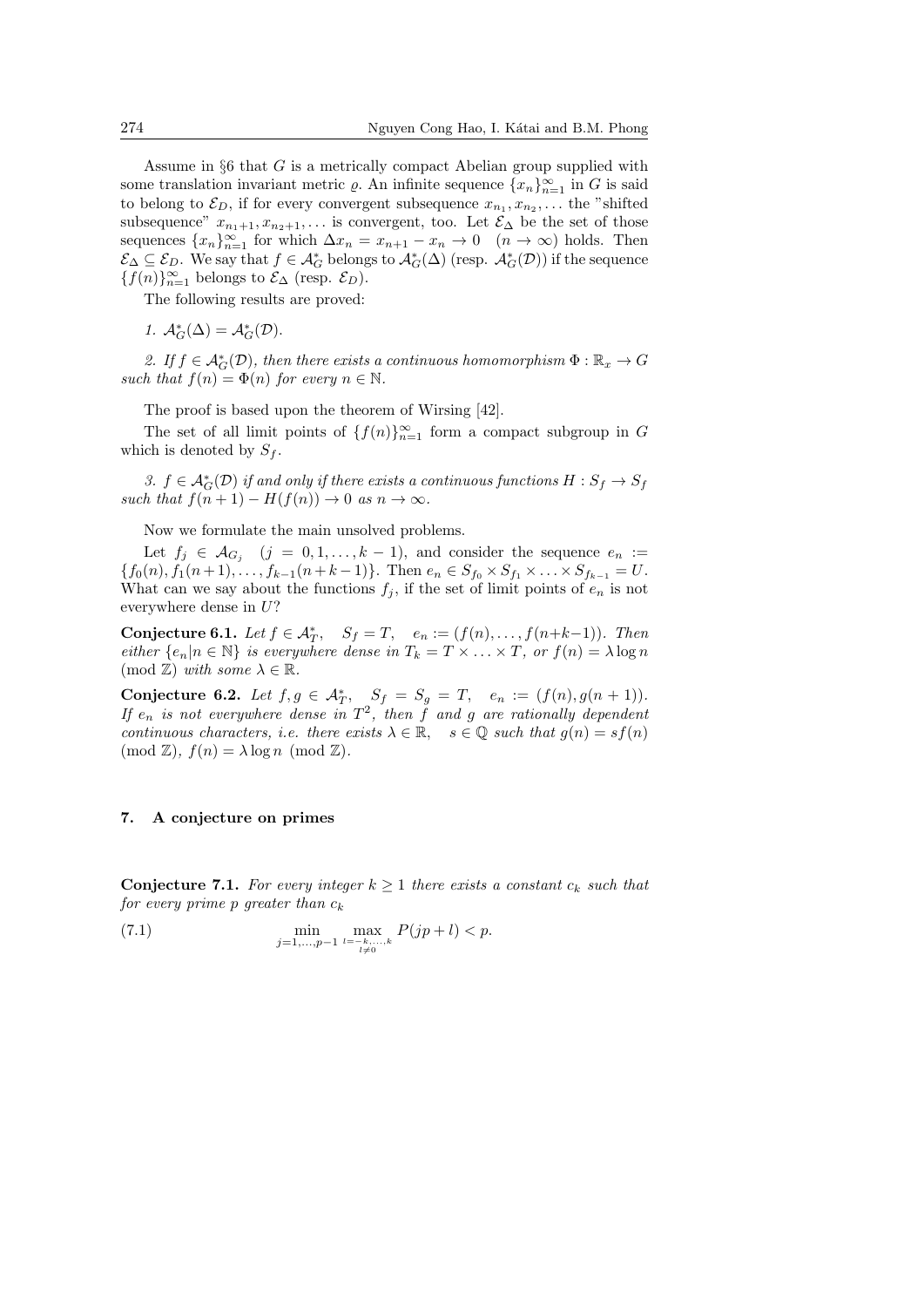Here  $P(n)$  is the largest prime factor of *n*. This problem is unsolved even in the case  $k = 2$ . Some heuristic arguments support our opinion that Conjecture 7.1 is true. Hence Conjecture 5.1 it would follow.

# **References**

- [1] **Chakraborty, K., I. Kátai and B.M. Phong**, On real valued additive functions modulo 1, *Annales Univ. Sci. Budapest. Sect. Comp.*, **36** (2012), 355-373.
- [2] **Chakraborty, K., I. Kátai and B.M. Phong**, On additive functions satisfying some relations, *Annales Univ. Sci. Budapest. Sect. Comp.*, **38** (2012), 257-268.
- [3] **Chakraborty, K., I. Katai and B.M. Phong**, On the values of arithmetic functions in short intervals, *Annales Univ. Sci. Budapest. Sect. Comp.*, **38** (2012), 269-277.
- [4] **Daróczy, Z. and I. Kátai**, On additive numbertheoretical functions with values in a compact Abelian group, *Aequationes Math.,* **28** (1985), 288-292.
- [5] **Daróczy, Z. and I. Kátai**, On additive arithmetical functions with values in the circle group, *Publ. Math. Debrecen,* **34** (1984), 307-312.
- [6-7] **Daróczy, Z. and I. Kátai**, On additive arithmetical functions with values in topologicalgroups I-II., *Publ. Math. Debrecen,* **33** (1986), 287- 292, **34** (1987), 65-68.
- [8] **Daróczy, Z. and I. Kátai**, On additive arithmetical functions taking values from a compact group, *Acta. Sci. Math.,* **53** (1989), 59-65.
- [9] **Daróczy, Z. and I. Kátai**, Characterization of additive functions with values in the circle group, *Publ. Math. Debrecen,* **36** (1991), 1-7.
- [10] **Elliott, P.D.T.A.**, On sums of an additive arithmetic function with shifted arguments, *J. London Math. Soc.,* **22** (2) (1980), 25-38.
- [11] **Elliott, P.D.T.A.**, *Arithmetic Functions and Integer Products,* Springer Verlag, New York, 1984.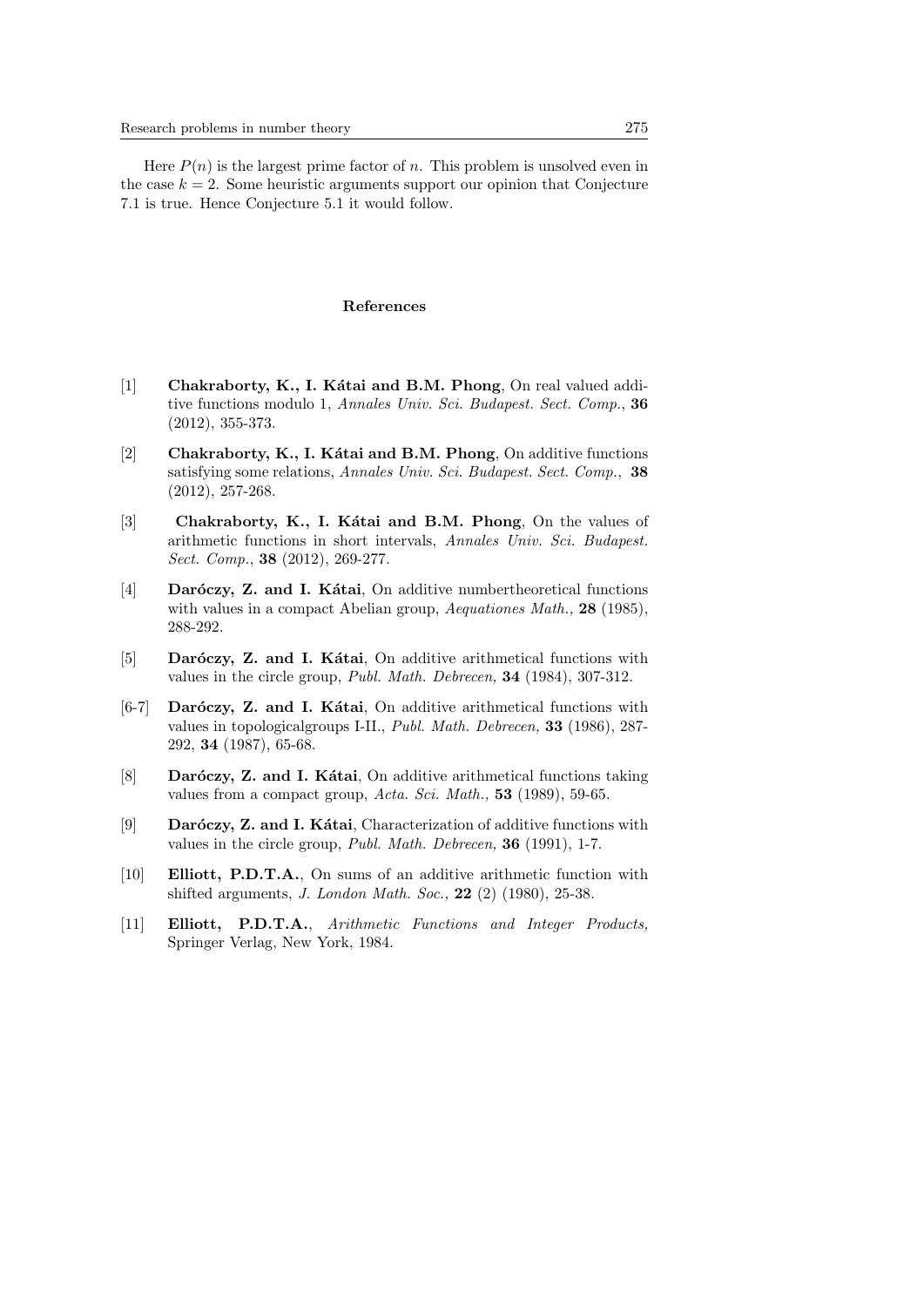- [12] **Erd˝os, P.**, On the distribution function of additive functions, *Annals of Math.,* **47** (1946), 1-20.
- [13-15] **Indlekofer, K.-H. and I. Kátai**, Multiplicative functions with small increments I-III., *Acta Math. Hungar.,* **55** (1990), 97-101; **56** (1990), 159-164; **58** (1991), 121-132.
- [16] **Iványi, A. and I. Kátai**, On monotonic additive functions, *Acta Math. Acad. Sci. Hung.,* **24** (1973), 203-208.
- [17] **K´atai, I.**, Some problems on the iteration of multiplicative numbertheoretical functions, *Acta. Math. Acad.Sci. Hungar.,* **19** (1968), 441-450.
- [18] **K´atai, I.**, On the iteration of multiplicative functions, *Publ. Math. Debrecen,* **36** (1989), 129-134.
- [19] **K´atai, I.**, On a problem of P. Erd˝os, *Journal of Number Theory,* **2**  $(1970), 1-6.$
- [20] **K´atai, I.**, Characterization of log *n*, *Studies in Pure Mathematics, (to the memory of Paul Turán)*, Akadémiai Kiadó, Budapest, 1984, 415-421.
- [21-26] **Kátai, I.**, Multiplicative functions with regularity properties I-VI., *Acta Math. Hungar.,* **42** (1983), 295-308; **43** (1984), 105-130; **43** (1984), 259-272; **44** (1984), 125-132; **45** (1985), 379-380; **58** (1991), 343-350.
- [27] **K´atai, I.**, On additive functions satisfying a congruence, *Acta Sci. Math.,* **47** (1984), 85-92.
- [28] **Kátai, I. and B.M. Phong**, On some pairs of multiplicative functions correlated by an equation, *New Trends in Prob. and Stat. Vol. 4,* 191- 203.
- [29] **Kátai, I. and B.M. Phong**, On some pairs of multiplicative functions correlated by an equation II., *Aequationes Math.,* **59** (2000), 287-297.
- [30] **Kátai, I. and B.M. Phong**, A characterization of  $n<sup>s</sup>$  as a multiplicative function, *Acta. Math. Hungar.,* **87** (2000), 317-331.
- [31] **Kátai, I. and M.V. Subbarao**, The characterization of  $n^{i\tau}$  as a multiplicative function, *Acta Math Hungar.,* **34** (1998), 211-218.
- [32] **Kátai, I. and M.V. Subbarao**, On the multiplicative function  $n^{ir}$ , *Studia Sci. Math.,* **34** (1998), 211-218.
- [33] **Kátai, I. and M. van Rossum-Wijsmuller**, Additive functions satisfying congruences, *Acta Sci. Math.,* **56** (1992), 63-72.